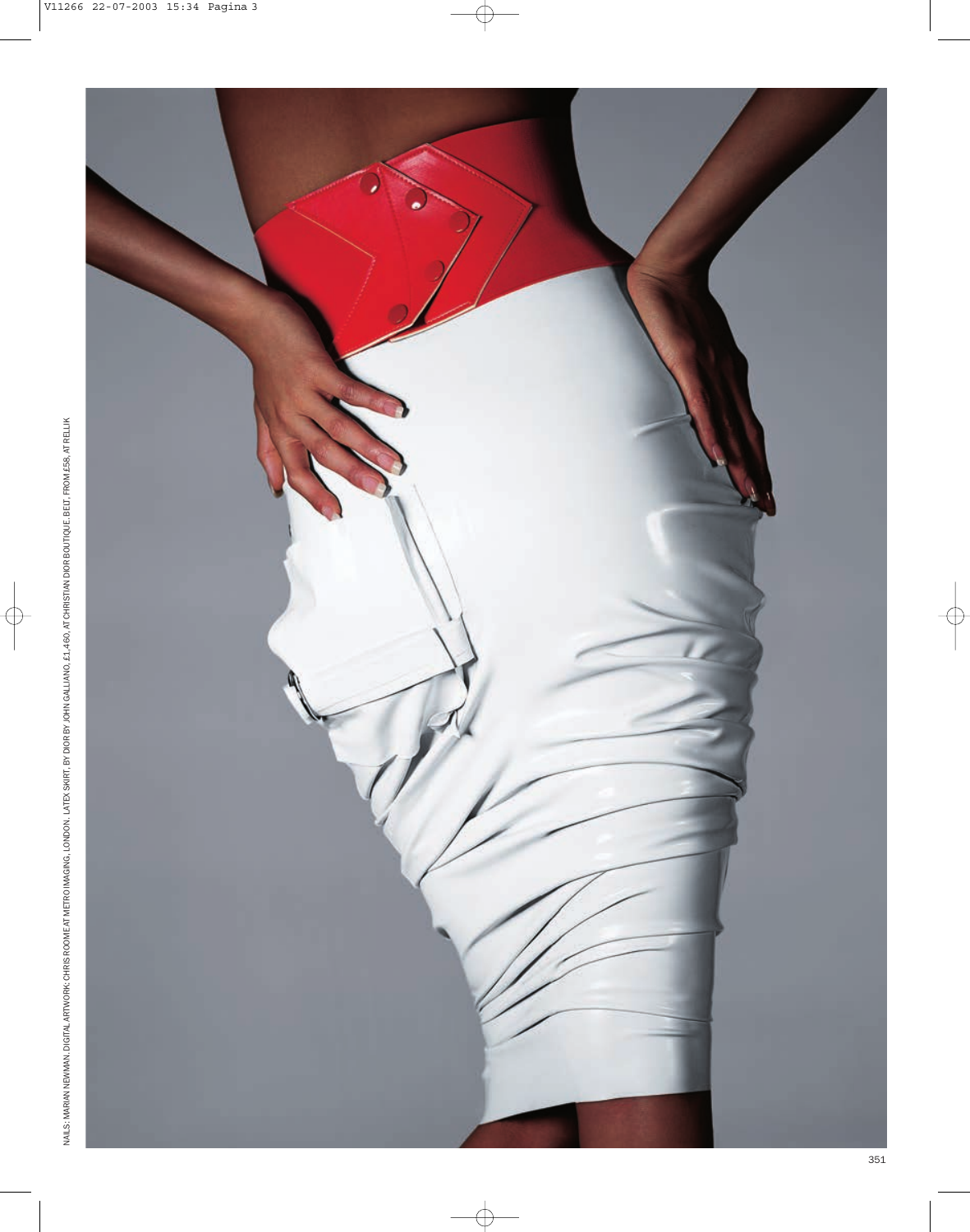## the year of the rear

It's been hard not to notice – bums are everywhere. From Kylie to catwalk, it's clear they have become the new focus of our attention. Forget boobs, even the cleavage we're now after is below the waistline. Christa D'Souza looks at what's behind this obsession and asks why the bottom is a top priority in 2003. Photograph by Robin Derrick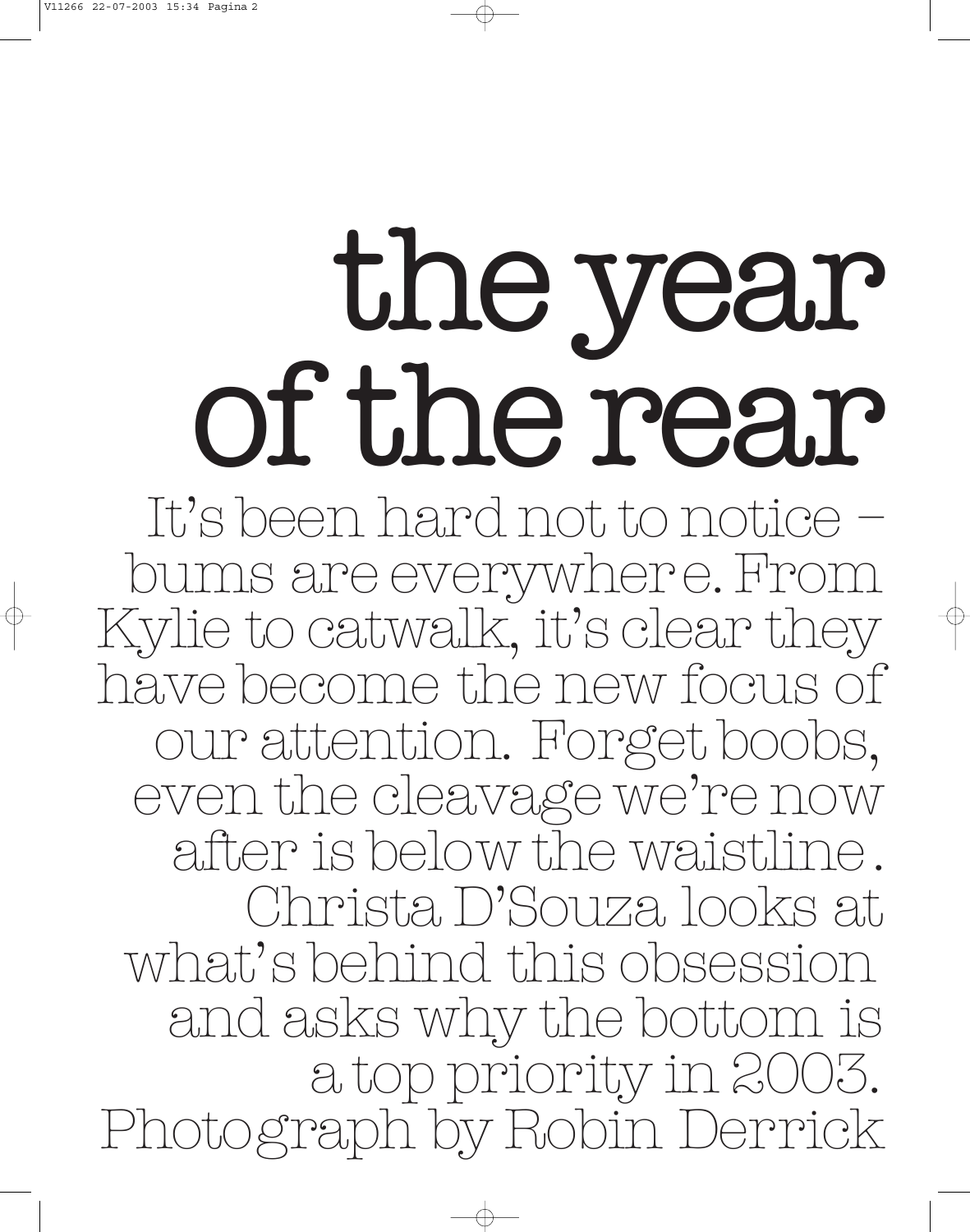It's funny how body parts come in and out of fashion. Towards the end of the last century, for example, it was the bosom. At the beginning of this one, it was the midriff. A little bit later it became the hip bones. Moving downwards, it's now the actual bottom that has become the erogenous zone *du jour*. Bottoms, in other words, have become the new bosoms. Jennifer Lopez is the new Pamela Anderson. We don't want to be lollipops, we want to be guitars. And you pears out there are far healthier than us apples. Although if you didn't know

"Well, there's something tacky about showing off one's boobs," Givenchy's Julien Macdonald, the man behind Joely and Geri's famous butt cleavages, explains. "It seems like something a stripper or Page Three girl would do. Whereas there's something quite sweet about a woman showing off her bottom, especially if it's covered."

"There is nothing so vulgar as bosom cleavage," agrees underwear designer Damaris Evans, whose pure-silk undies with peek-a-boo cutouts, corseted behinds and back bows are

## As one suave American expat said to me the other night, it doesn't matter how high-powered the company – if you're dining with people in this country, they'd far rather talk about bottoms than politics

that already, where on earth have you been for the past 12 months or so?

Everywhere one looks, there's a rear end angling for attention, jostling to polish the camera lens. If it's not J-Lo's, then it's Kylie's. And if it's not Kylie's, then it's Christina's; and if it's not Christina's, it's Melanie Blatt's, whose whole career, arguably, may have been revived by that cheeky Virgin ad where she photocopies her *derrière* and then shows it to the world at large.

Note, too, the rows of bottom-lifting creams and anti-cellulite treatments now available on the market; the sea of exotic pants, as opposed to bras, you can buy in the lingerie section of even the most provincial department store; the way the prominent, constantly gyrating rear end (*à la* new dancehall star Sean Paul), dominates dancefloors from inner London to Padstow; the way "batty riders" and "bogling" (like bling-bling) ain't, as it were, such a black thing no more…

Then there are the acres of newsprint devoted to bottom trivia. Did you know that the bushmen of the Kalahari (like the Khoikhoi) store water in their bottoms for times of severe drought? That Botticelli's real name was Alessandro di Mariano Filipepi? Or that Liz Hurley used to stuff her jeans with loo paper in order to make her bottom look more like Serena Williams'? (Me neither, until I read it in the *News Of The World*.)

And what about the swathes of bottom (as opposed to bosom) cleavage always on show at any televised red-carpet do? All held in place, no doubt, by bum- rather than tit-tape, contoured by Geri and Kylie's bottom-make-up artist Hamilton, and showcased to perfection by the current favourite celebrity pose of looking backward over a shoulder instead of facing the camera front-on.

the *dernier cri* in smalls. "Especially if it's not a very nice bosom. Whereas nobody really has bad bottom cleavage, do they? Especially if it's surrounded by silk."

"Bottoms are definitely sexier than bosoms," declares Jemima French of Frost French, which always includes a bottom on the invitations to its shows (the very first one showed a photograph of Rosemary Ferguson's bare behind with a pair of pants drawn round it in black eyeliner). "It's just a very sexy part of a woman's body. By the way, have you ever tried rubber pants?"she adds naughtily. "You ought to… They feel great."

We Brits, with our puerile sense of humour and long tradition of sexual and lavatorial innuendo, have always had a thing about bums. As one suave American expat wearily murmured to me the other night, it doesn't matter how high-powered the company – if you're having dinner with people in this country they'd far rather talk about bottoms than politics. The Scandinavians are the same, although to them the bottom is not so much a joke as the repository of all our pent-up emotions. They think that tension gets stored in the bottom, rather than in the shoulders (the reason, perhaps, for all that birching in the sauna? Maybe I'm just being British…).

It's no particular secret that black and Latin cultures put the prominent butt on a pedestal. As Jennifer Lopez herself recently pronounced, "Latinos have a certain body type. We're curvy." Plenty of people before me have pussy-footed around this issue – as I read in a very grown-up essay by Magdalena Barrera entitled *Hottentot 2000: Jennifer Lopez and Her Butt*, "We cannot afford to ignore class and race in our understanding of buttocks." Whatever the case, it's clear that the bottom, the *culo*, the "booty" or even the "ga dunk a

dunk" (as it is referred to on the slang dictionary website Urbandictionary.com) means a lot of different things to a lot of different cultures. And has done for thousands of years.

Indeed, ever since we started walking on two feet as opposed to all fours – stopped being, as it were, in a state of permanent presentation – the buttocks have been a source of aesthetic and erotic fascination: a semaphore for fertility, sensuality and, in some cases, moral strength. Look at the huge cauliflowerish backsides painter Théodore Géricault gave all his heroic male figures, or the Churchillian habit of calling untrustworthy characters "without bottom". (As a male friend with a behind reminiscent of the *Venus of Willendorf*'s once breezily rationalised to me, "Well, you need a large hammer to drive a large nail, don't you?")

Since time immemorial, women have used their bottoms to titillate the opposite sex, right up to the S-bend lovelies PG Wodehouse wrote about in the Thirties, or the walking-on-ballbearings bottom wiggle perfected by Marilyn Monroe (achieved, according to Jean-Luc Hennig in his fascinating book *The Rear View*, by shaving the heel of one stiletto so that it was slightly lower than the other).

To be sure, the bottom had its ups and downs. The Twenties and the Sixties, when every woman wanted to look like a *garçonne*, were real wilderness periods. The Seventies, when we all wore our Falmers way up to our belly buttons and almost celebrated the flat butt, weren't much better.

But that doesn't mean it has ever been completely sidelined. Plenty of contemporary designers have had a bit of a love affair with this part of our anatomy – for example, Diane Von Furstenberg, whose slithery wraparound dresses, as we apples know only too well, have always been tailor-made for pears; bottom-meister Azzedine Alaïa, whose panelled ultra-tailored pencil skirts were just perfect for the baby who "got back"; and what about Vivienne Westwood, whose steatopygic padded tartan bustles caused such a fuss in the Nineties?

But the person most recently responsible for putting the bottom back on fashion's centre stage is Alexander McQueen. The ubiquitous uniform of low-rise jeans with a thong poking out the back, in which every female from 10 to 40 has been chilling her kidneys for the past two years, can be traced back to his infamous bumsters of 1998, although the attention designers are paying to our posteriors now has far less to do with elongating the torso (McQueen's rationale) than with re-fixating on the bottom itself.

Take Julien Macdonald's cheek-separating black leather catsuit for Givenchy, or what he calls his "explosive arse" dress for his own collection (featuring a pink cashmere skirt with huge gold zips front and back, left open so the